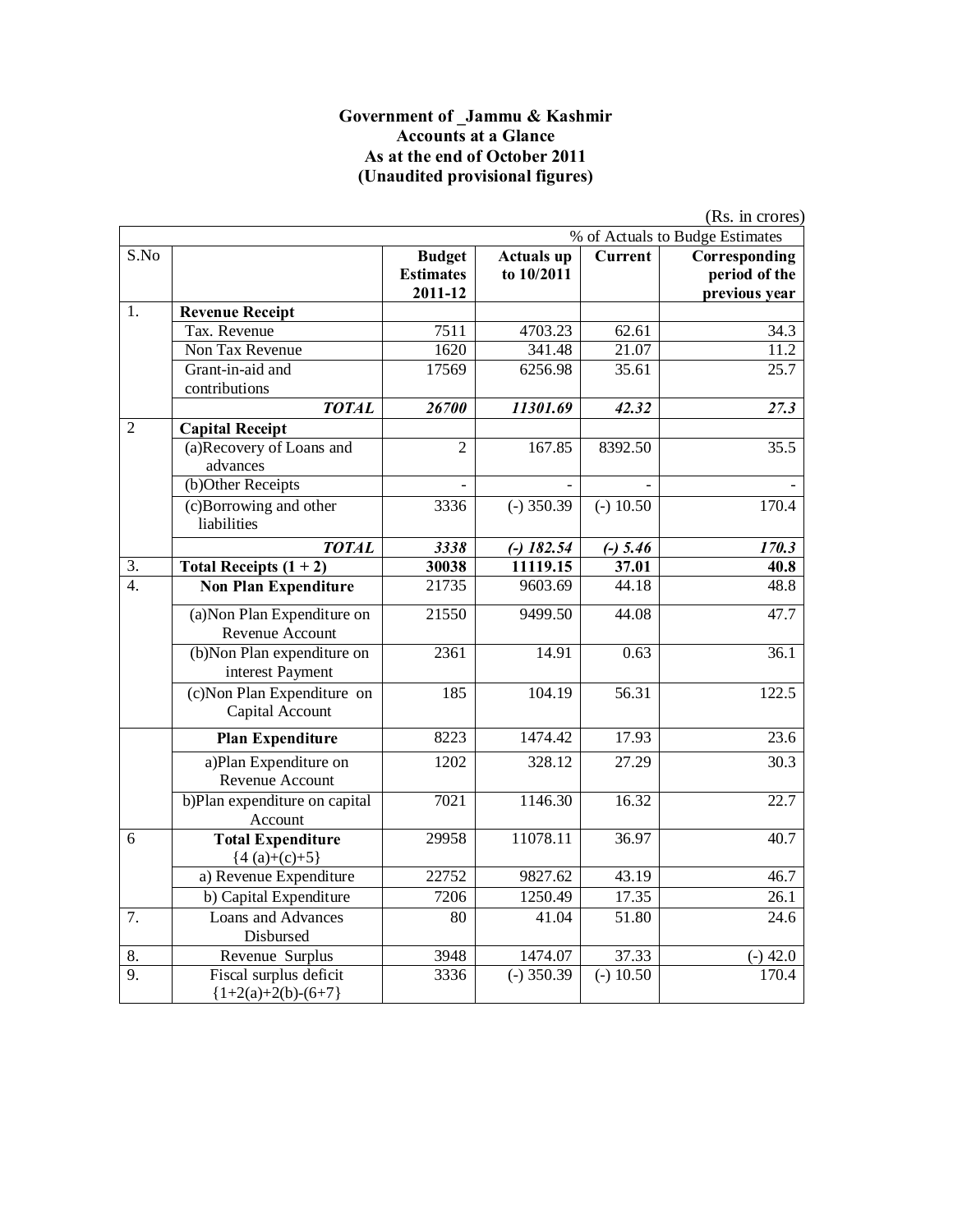## **(Format of the Progressive Figures)**

#### **TAX REVENUE**

**(Rs. in Crores)**

| <b>Months</b>       |                | 2011-12            | 2010-11 |                    |
|---------------------|----------------|--------------------|---------|--------------------|
|                     | <b>Monthly</b> | <b>Progressive</b> | Monthly | <b>Progressive</b> |
| <b>April, 2011</b>  | 559.30         | 559.30             | 135.38  | 135.38             |
| <b>May, 2011</b>    | 314.80         | 874.10             | 155.44  | 290.82             |
| <b>June</b> , 2011  | 202.63         | 1076.73            | 101.23  | 392.05             |
| <b>July</b> , 2011  | 601.11         | 1677.84            | 85.90   | 477.95             |
| <b>August, 2011</b> | 312.07         | 1989.91            | 106.58  | 584.53             |
| September, 2011     | 753.94         | 2743.85            | 1464.63 | 2049.16            |
| October, 2011       | 1959.38        | 4703.23            | 155.64  | 2204.81            |
| <b>November</b>     |                |                    |         |                    |
| <b>December</b>     |                |                    |         |                    |
| <b>January</b>      |                |                    |         |                    |
| February            |                |                    |         |                    |
| March               |                |                    |         |                    |
| (Preliminary)       |                |                    |         |                    |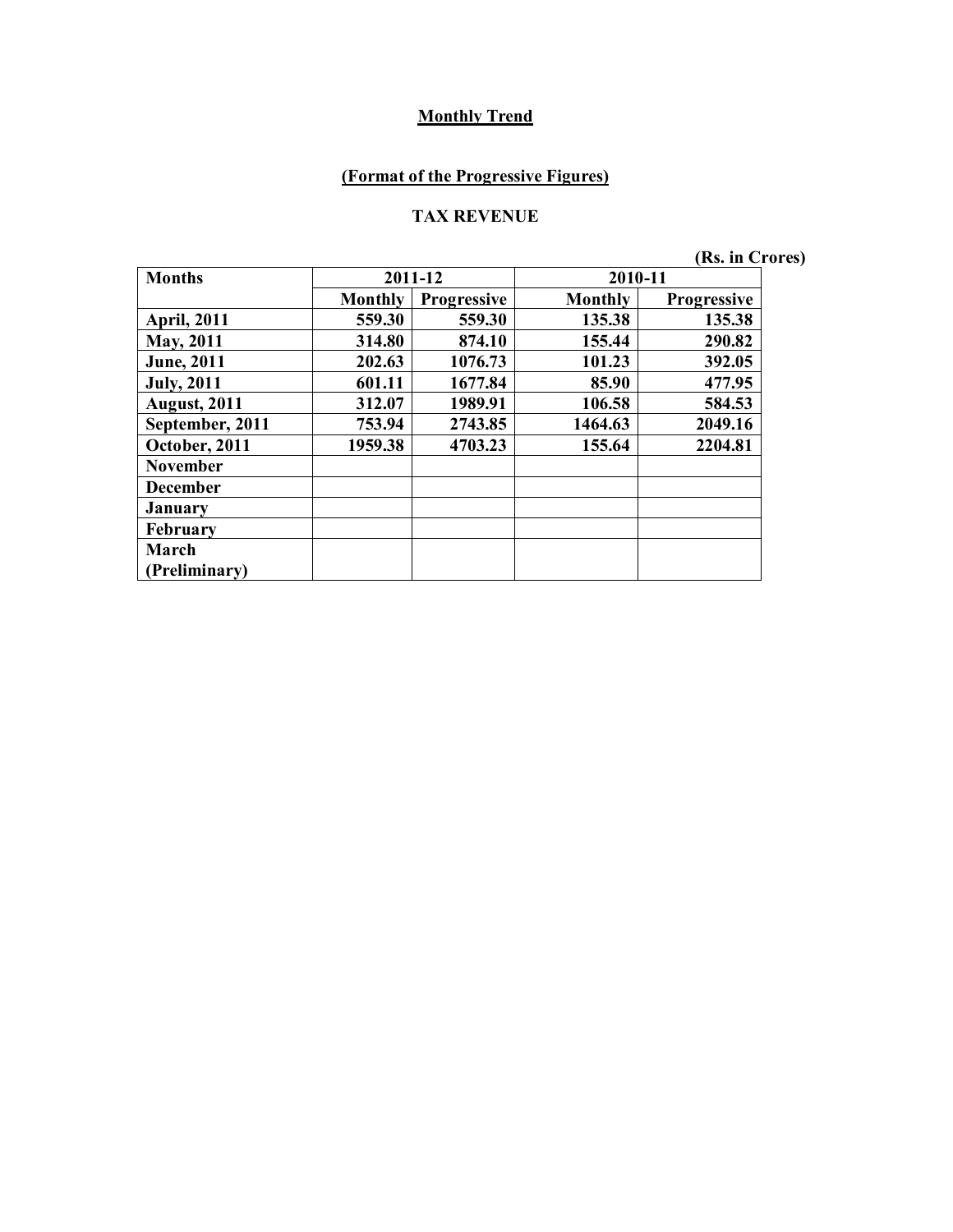## **(Format of the Progressive Figures)**

#### **NON-TAX REVENUE**

| <b>Months</b>        | 2011-12        |                    | 2010-11        |                    |
|----------------------|----------------|--------------------|----------------|--------------------|
|                      | <b>Monthly</b> | <b>Progressive</b> | <b>Monthly</b> | <b>Progressive</b> |
| <b>April, 2011</b>   | 15.12          | 15.12              | 13.80          | 13.80              |
| <b>May, 2011</b>     | 24.15          | 39.27              | 19.53          | 33.33              |
| <b>June</b> , 2011   | 39.51          | 78.78              | 21.45          | 54.78              |
| <b>July, 2011</b>    | 67.05          | 145.83             | 19.28          | 74.06              |
| <b>August, 2011</b>  | 38.81          | 184.64             | 18.80          | 92.86              |
| September, 2011      | 38.76          | 223.40             | 17.45          | 110.31             |
| October, 2011        | 118.08         | 341.48             | 36.09          | 146.40             |
| <b>November</b>      |                |                    |                |                    |
| <b>December</b>      |                |                    |                |                    |
| January              |                |                    |                |                    |
| February             |                |                    |                |                    |
| March                |                |                    |                |                    |
| <b>Preliminary</b> ) |                |                    |                |                    |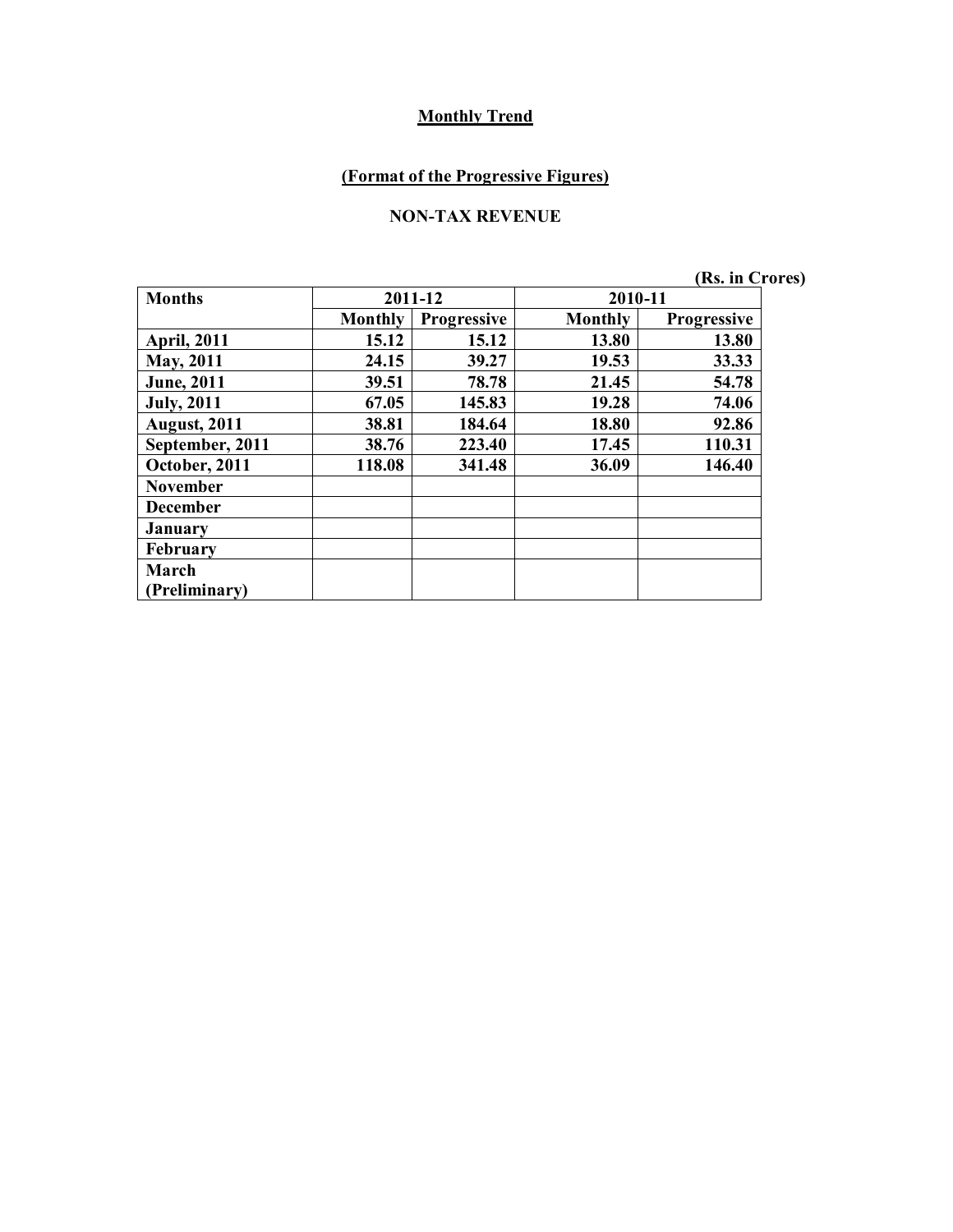#### **(Format of the Progressive Figures)**

#### **REVENUE RECEIPTS OF GRANT-IN-AID AND CONTRIBUTION**

|  |  | (Rs. in Crores) |  |
|--|--|-----------------|--|
|--|--|-----------------|--|

| <b>Months</b>        |                | 2011-12            | 2010-11        |             |
|----------------------|----------------|--------------------|----------------|-------------|
|                      | <b>Monthly</b> | <b>Progressive</b> | <b>Monthly</b> | Progressive |
| <b>April, 2011</b>   | 1.52           | 1.52               |                |             |
| <b>May, 2011</b>     | 1.10           | 2.62               | -              |             |
| <b>June</b> , 2011   | 6.85           | 9.47               | -              |             |
| <b>July</b> , 2011   | 0.15           | 9.62               | -              |             |
| <b>August, 2011</b>  |                | 9.62               | 352.38         | 352.38      |
| September, 2011      | 880.80         | 890.42             | 3487.45        | 3839.83     |
| October, 2011        | 5366.56        | 6256.98            | -              | 3839.83     |
| <b>November</b>      |                |                    |                |             |
| <b>December</b>      |                |                    |                |             |
| <b>January</b>       |                |                    |                |             |
| <b>February</b>      |                |                    |                |             |
| March                |                |                    |                |             |
| <b>Preliminary</b> ) |                |                    |                |             |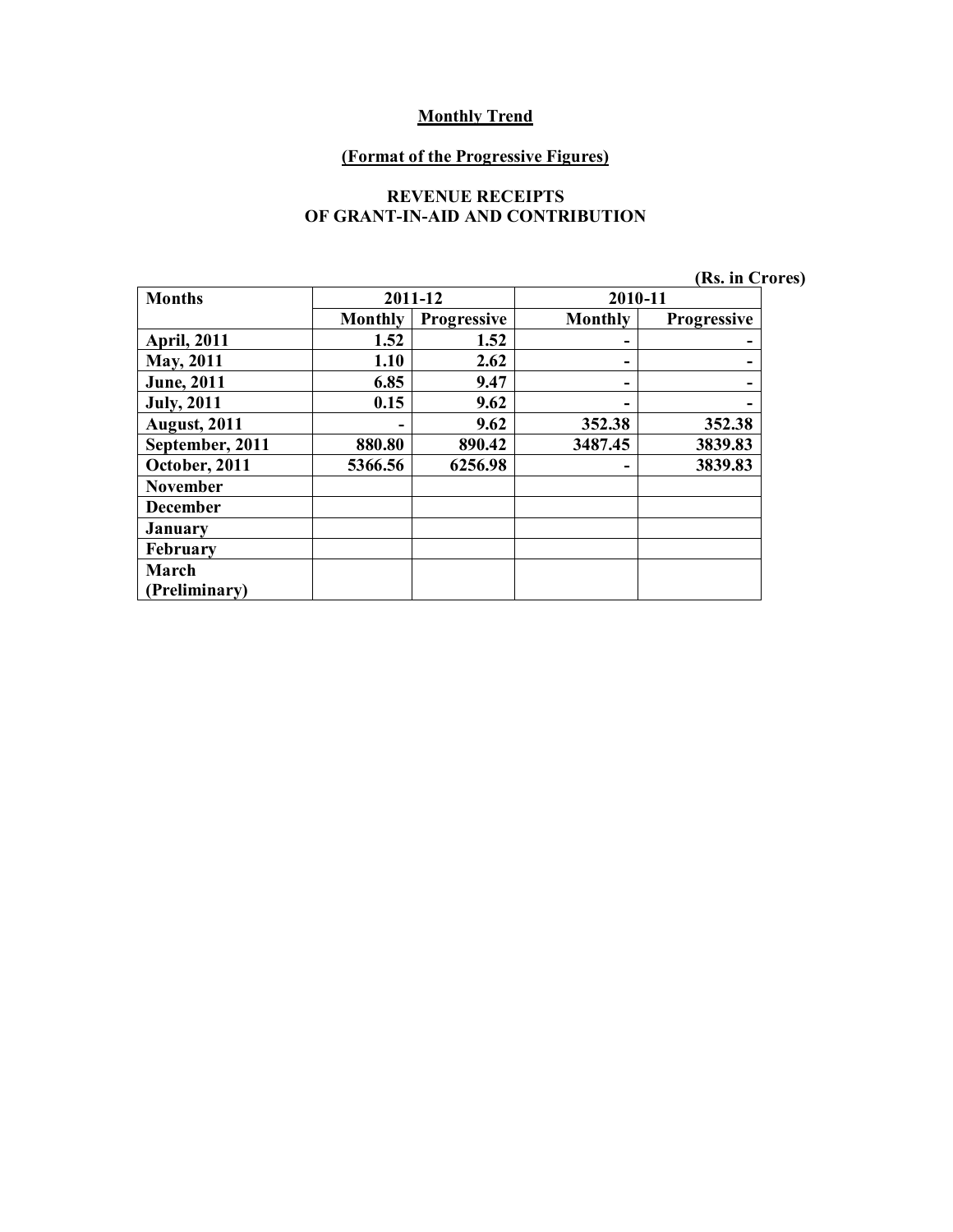#### **(Format of the Progressive Figures)**

#### **RECOVERY OF LOANS & ADVANCES**

|                     |                |                    |                | (Rs. in Crores)    |  |
|---------------------|----------------|--------------------|----------------|--------------------|--|
| <b>Months</b>       |                | 2011-12            | 2010-11        |                    |  |
|                     | <b>Monthly</b> | <b>Progressive</b> | <b>Monthly</b> | <b>Progressive</b> |  |
| <b>April, 2011</b>  | 0.13           | 0.13               | 0.08           | 0.08               |  |
| May, 2011           | 0.09           | 0.22               | 0.13           | 0.21               |  |
| <b>June</b> , 2011  | 0.11           | 0.33               | 0.09           | 0.30               |  |
| <b>July</b> , 2011  | 0.13           | 0.46               | 0.09           | 0.39               |  |
| <b>August, 2011</b> | 0.17           | 0.63               | 0.10           | 0.49               |  |
| September, 2011     | 167.09         | 167.72             | 0.09           | 0.58               |  |
| October, 2011       | 0.13           | 167.85             | 0.12           | 0.70               |  |
| <b>November</b>     |                |                    |                |                    |  |
| <b>December</b>     |                |                    |                |                    |  |
| <b>January</b>      |                |                    |                |                    |  |
| <b>February</b>     |                |                    |                |                    |  |
| March               |                |                    |                |                    |  |
| (Preliminary)       |                |                    |                |                    |  |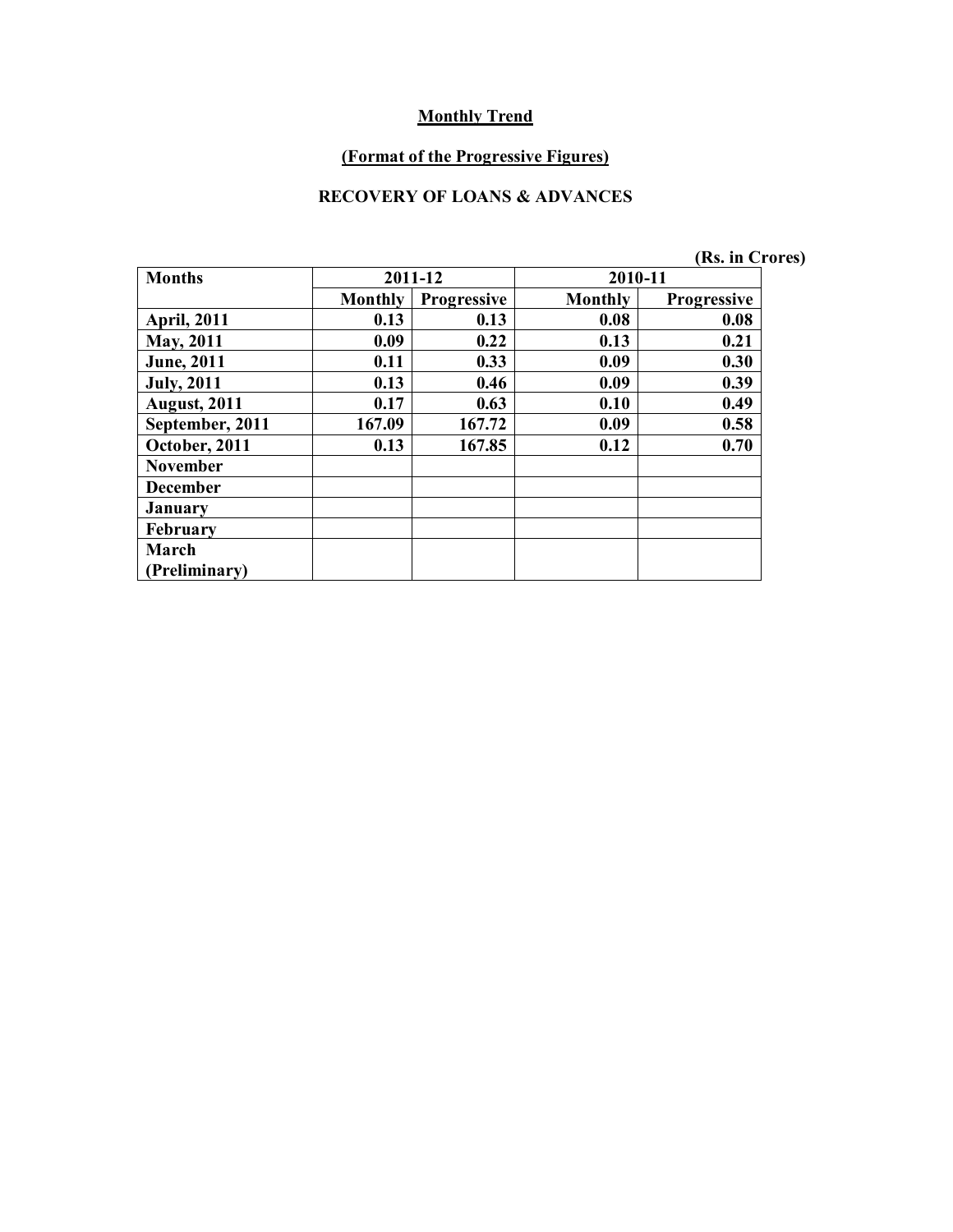#### **(Format of the Progressive Figures)**

#### **BORROWING & OTHER LIABILITIES**

|                     |                |                    |         | (Rs. in Crores)    |  |
|---------------------|----------------|--------------------|---------|--------------------|--|
| <b>Months</b>       | 2011-12        |                    | 2010-11 |                    |  |
|                     | <b>Monthly</b> | <b>Progressive</b> | Monthly | <b>Progressive</b> |  |
| <b>April, 2011</b>  | 587.43         | 587.43             | 472.89  | 472.89             |  |
| May, 2011           | 884.33         | 1471.76            | 949.12  | 1422.01            |  |
| <b>June</b> , 2011  | 1353.51        | 2825.27            | 871.26  | 2293.27            |  |
| <b>July, 2011</b>   | 1069.94        | 3895.21            | 1336.41 | 3629.68            |  |
| <b>August, 2011</b> | 2187.46        | 6082.67            | 1334.75 | 4964.43            |  |
| September, 2011     | $(-) 842.25$   | 5240.42            | 2217.59 | 2746.84            |  |
| October, 2011       | $-$ ) 5590.81  | $(-)$ 350.39       | 1278.44 | 4025.28            |  |
| <b>November</b>     |                |                    |         |                    |  |
| <b>December</b>     |                |                    |         |                    |  |
| <b>January</b>      |                |                    |         |                    |  |
| <b>February</b>     |                |                    |         |                    |  |
| March               |                |                    |         |                    |  |
| (Preliminary)       |                |                    |         |                    |  |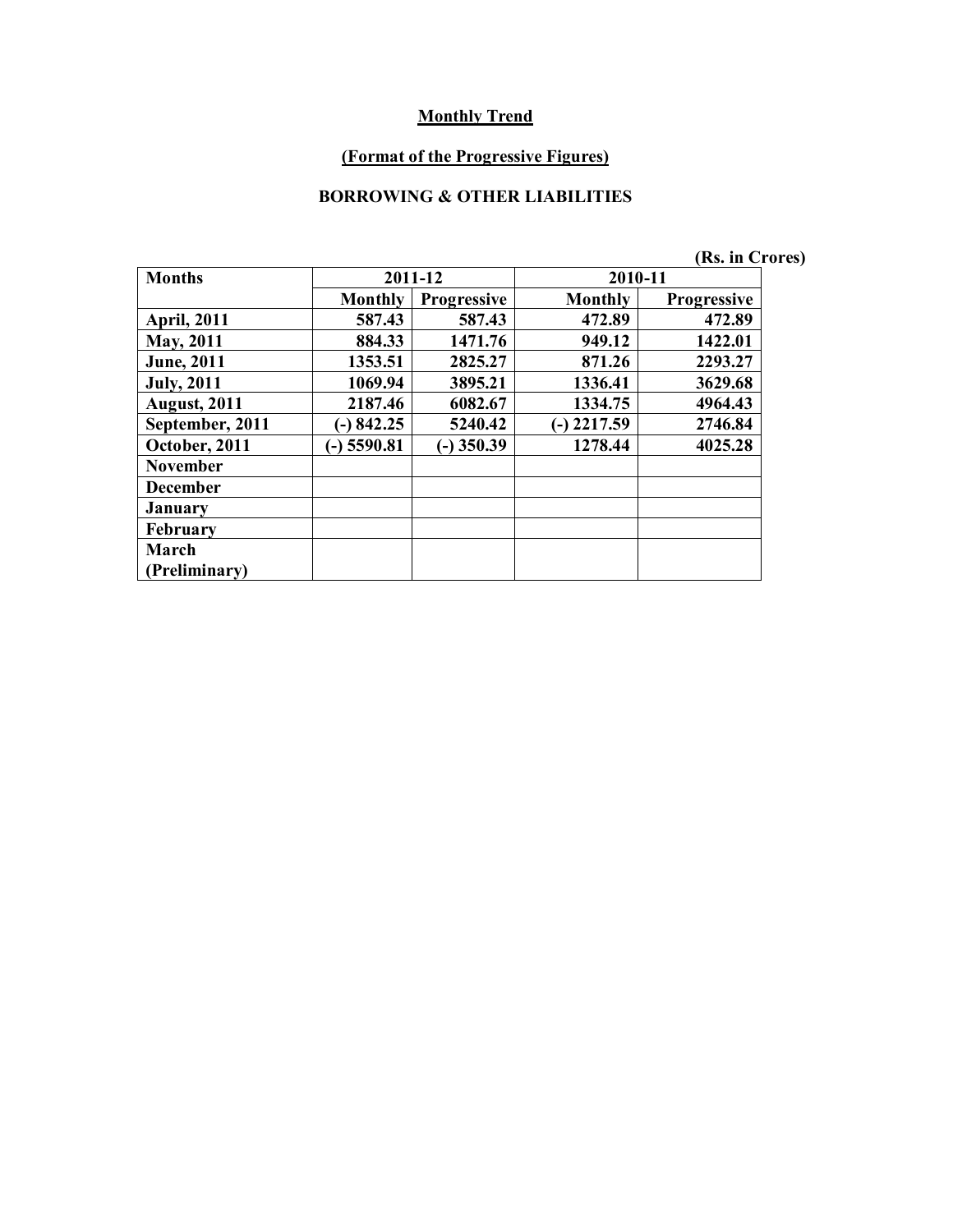#### **(Format of the Progressive Figures)**

#### **NON PLAN EXPENDITURE ON REVENUE ACCOUNT**

|                     |                |                    |                | (Rs. in Crores)    |
|---------------------|----------------|--------------------|----------------|--------------------|
| <b>Months</b>       |                | 2011-12            | 2010-11        |                    |
|                     | <b>Monthly</b> | <b>Progressive</b> | <b>Monthly</b> | <b>Progressive</b> |
| <b>April, 2011</b>  | 1140.09        | 1140.09            | 617.47         | 617.47             |
| <b>May, 2011</b>    | 1142.33        | 2282.42            | 1038.99        | 1656.46            |
| <b>June</b> , 2011  | 1387.30        | 3669.72            | 840.28         | 2496.74            |
| <b>July</b> , 2011  | 1524.22        | 5193.94            | 1014.22        | 3510.96            |
| <b>August, 2011</b> | 2121.69        | 7315.63            | 1004.46        | 4515.42            |
| September, 2011     | 659.44         | 7975.07            | 2467.52        | 6982.94            |
| October, 2011       | 1524.43        | 9499.50            | 998.26         | 7981.20            |
| <b>November</b>     |                |                    |                |                    |
| <b>December</b>     |                |                    |                |                    |
| <b>January</b>      |                |                    |                |                    |
| <b>February</b>     |                |                    |                |                    |
| March               |                |                    |                |                    |
| (Preliminary)       |                |                    |                |                    |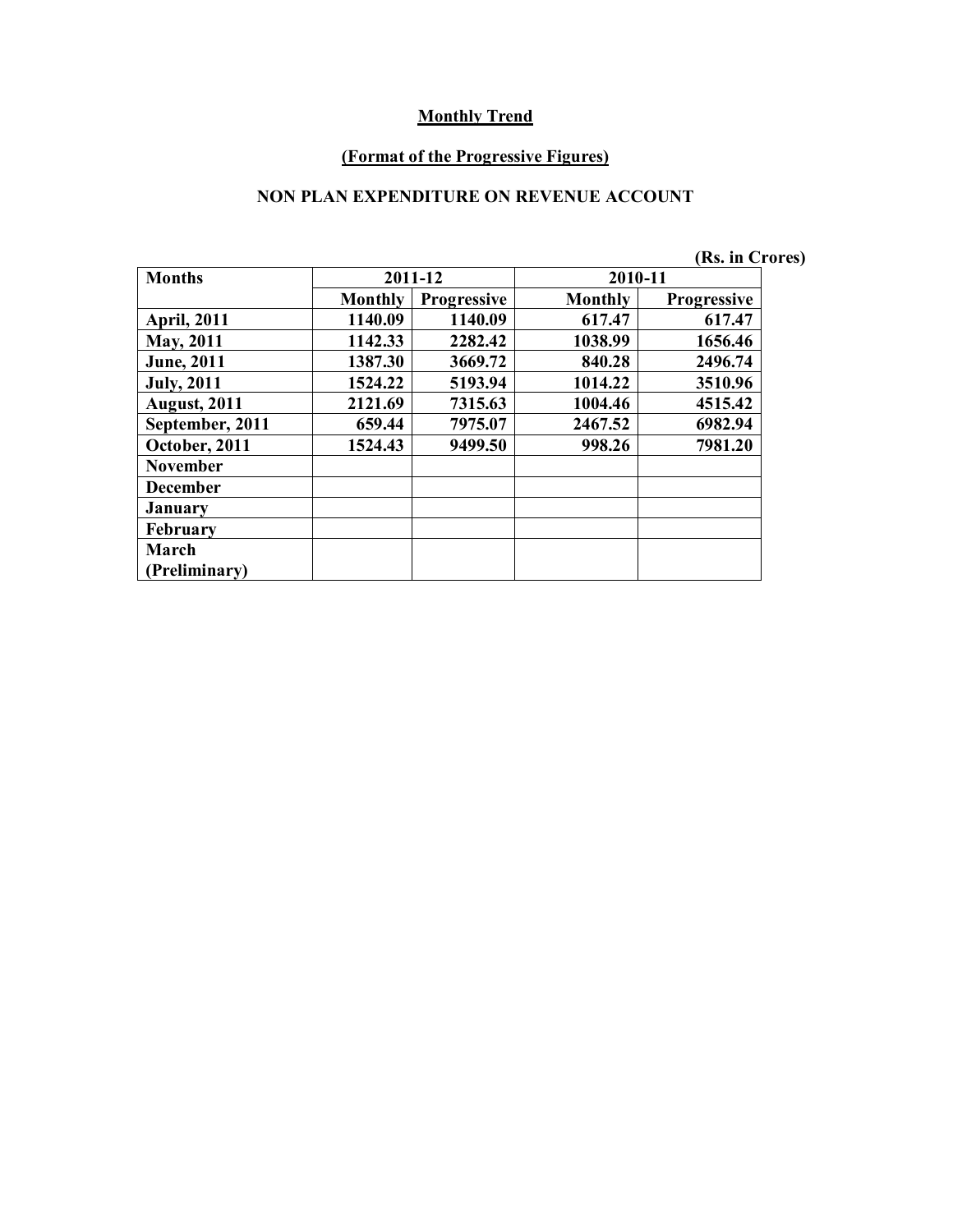#### **(Format of the Progressive Figures)**

#### **NON PLAN EXPENDITURE ON INTEREST PAYMENT**

|  | (Rs. in Crores) |
|--|-----------------|
|--|-----------------|

| <b>Months</b>       | 2011-12        |                    |         | 2010-11            |  |  |
|---------------------|----------------|--------------------|---------|--------------------|--|--|
|                     | <b>Monthly</b> | <b>Progressive</b> | Monthly | <b>Progressive</b> |  |  |
| <b>April, 2011</b>  |                |                    |         |                    |  |  |
| May, 2011           |                |                    | 0.36    | 0.36               |  |  |
| <b>June</b> , 2011  | 1.40           | 1.40               | 12.30   | 12.66              |  |  |
| <b>July, 2011</b>   | 0.42           | 1.82               |         | 12.66              |  |  |
| <b>August, 2011</b> | 5.62           | 7.44               | 0.45    | 13.11              |  |  |
| September, 2011     | 4.69           | 12.13              | 798.66  | 811.77             |  |  |
| October, 2011       | 2.78           | 14.91              | 1.25    | 813.02             |  |  |
| <b>November</b>     |                |                    |         |                    |  |  |
| <b>December</b>     |                |                    |         |                    |  |  |
| January             |                |                    |         |                    |  |  |
| <b>February</b>     |                |                    |         |                    |  |  |
| March               |                |                    |         |                    |  |  |
| (Preliminary)       |                |                    |         |                    |  |  |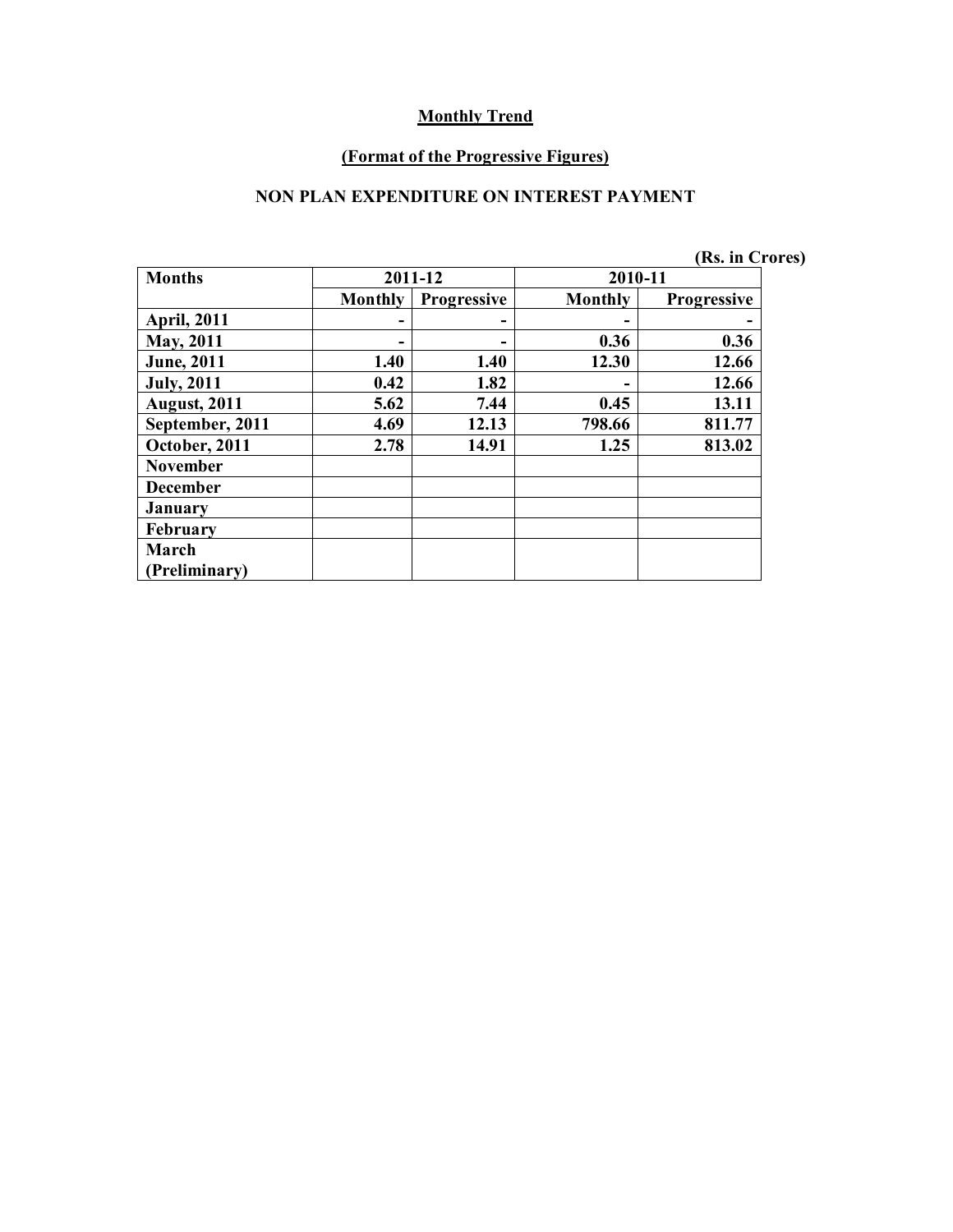#### **(Format of the Progressive Figures)**

#### **NON PLAN EXPENDITURE ON CAPITAL ACCOUNT**

|                     |                |                    |                | (Rs. in Crores)    |  |
|---------------------|----------------|--------------------|----------------|--------------------|--|
| <b>Months</b>       | 2011-12        |                    | 2010-11        |                    |  |
|                     | <b>Monthly</b> | <b>Progressive</b> | <b>Monthly</b> | <b>Progressive</b> |  |
| <b>April, 2011</b>  | $-$ ) 19.62    | $(-)$ 19.62        | $-$ ) 13.49    | $(-)$ 13.49        |  |
| May, 2011           | 38.54          | 18.92              | 16.35          | 2.86               |  |
| <b>June</b> , 2011  | 70.37          | 89.29              | 2.09           | 4.95               |  |
| <b>July</b> , 2011  | 4.22           | 93.51              | 77.94          | 82.89              |  |
| <b>August, 2011</b> | 12.12          | 105.63             | 179.07         | 261.96             |  |
| September, 2011     | 3.33           | 108.96             | 9.17           | 271.13             |  |
| October, 2011       | $(-)$ 4.77     | 104.19             | 37.66          | 308.79             |  |
| <b>November</b>     |                |                    |                |                    |  |
| <b>December</b>     |                |                    |                |                    |  |
| <b>January</b>      |                |                    |                |                    |  |
| <b>February</b>     |                |                    |                |                    |  |
| March               |                |                    |                |                    |  |
| (Preliminary)       |                |                    |                |                    |  |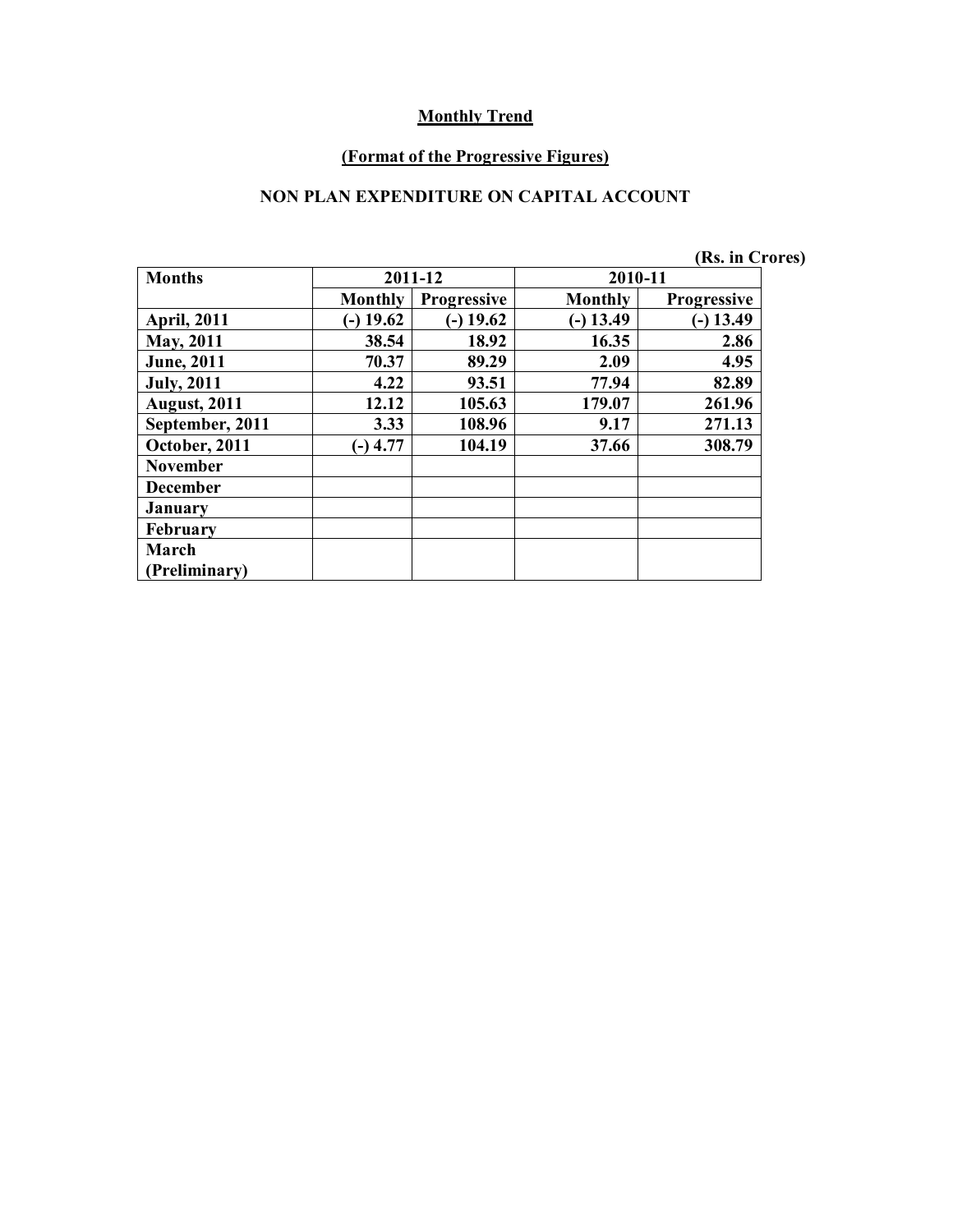#### **(Format of the Progressive Figures)**

## **PLAN EXPENDITURE ON REVENUE ACCOUNT**

|                     |                |                    |         | (Rs. in Crores)    |
|---------------------|----------------|--------------------|---------|--------------------|
| <b>Months</b>       |                | 2011-12            | 2010-11 |                    |
|                     | <b>Monthly</b> | <b>Progressive</b> | Monthly | <b>Progressive</b> |
| <b>April, 2011</b>  | 24.63          | 24.63              | 8.43    | 8.43               |
| <b>May, 2011</b>    | 20.70          | 45.33              | 24.75   | 33.18              |
| <b>June</b> , 2011  | 44.19          | 89.52              | 53.84   | 87.02              |
| <b>July, 2011</b>   | 45.40          | 134.92             | 32.22   | 119.24             |
| <b>August, 2011</b> | 81.38          | 216.30             | 36.89   | 156.13             |
| September, 2011     | 49.47          | 265.77             | 60.82   | 216.95             |
| October, 2011       | 62.35          | 328.12             | 80.62   | 297.57             |
| <b>November</b>     |                |                    |         |                    |
| <b>December</b>     |                |                    |         |                    |
| January             |                |                    |         |                    |
| <b>February</b>     |                |                    |         |                    |
| March               |                |                    |         |                    |
| (Preliminary)       |                |                    |         |                    |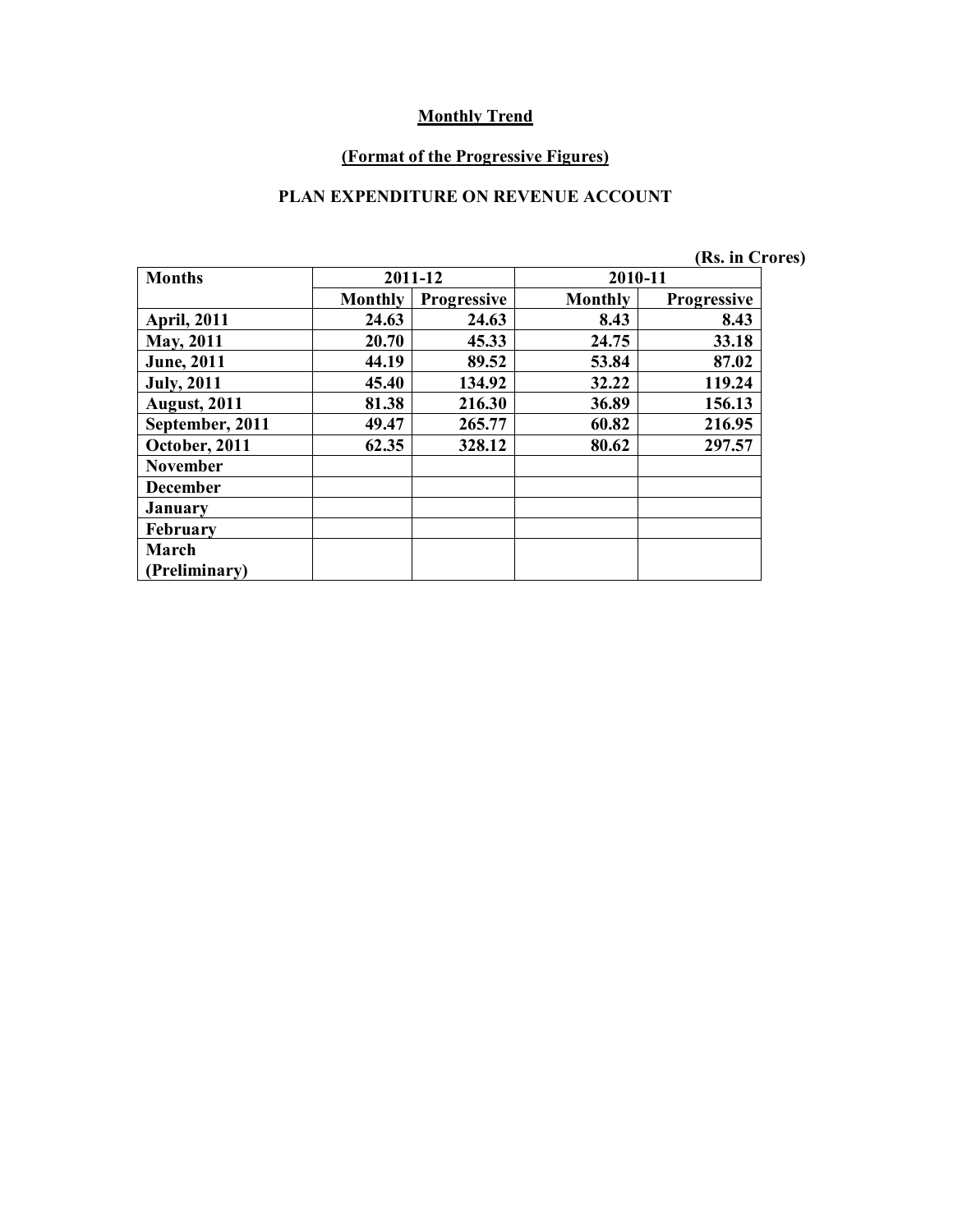#### **(Format of the Progressive Figures)**

## **PLAN EXPENDITURE ON CAPITAL ACCOUNT**

|                     |                |                    |         | (Rs. in Crores)    |  |
|---------------------|----------------|--------------------|---------|--------------------|--|
| <b>Months</b>       |                | 2011-12            | 2010-11 |                    |  |
|                     | <b>Monthly</b> | <b>Progressive</b> | Monthly | <b>Progressive</b> |  |
| <b>April, 2011</b>  | 18.40          | 18.40              | 9.75    | 9.75               |  |
| May, 2011           | 22.85          | 41.25              | 44.13   | 53.88              |  |
| <b>June</b> , 2011  | 91.49          | 132.74             | 96.87   | 150.75             |  |
| <b>July</b> , 2011  | 158.99         | 291.73             | 316.06  | 466.81             |  |
| <b>August, 2011</b> | 319.93         | 611.66             | 592.09  | 1058.90            |  |
| September, 2011     | 273.13         | 884.79             | 205.03  | 1263.93            |  |
| October, 2011       | 261.51         | 1146.30            | 345.55  | 1609.48            |  |
| <b>November</b>     |                |                    |         |                    |  |
| <b>December</b>     |                |                    |         |                    |  |
| <b>January</b>      |                |                    |         |                    |  |
| <b>February</b>     |                |                    |         |                    |  |
| March               |                |                    |         |                    |  |
| (Preliminary)       |                |                    |         |                    |  |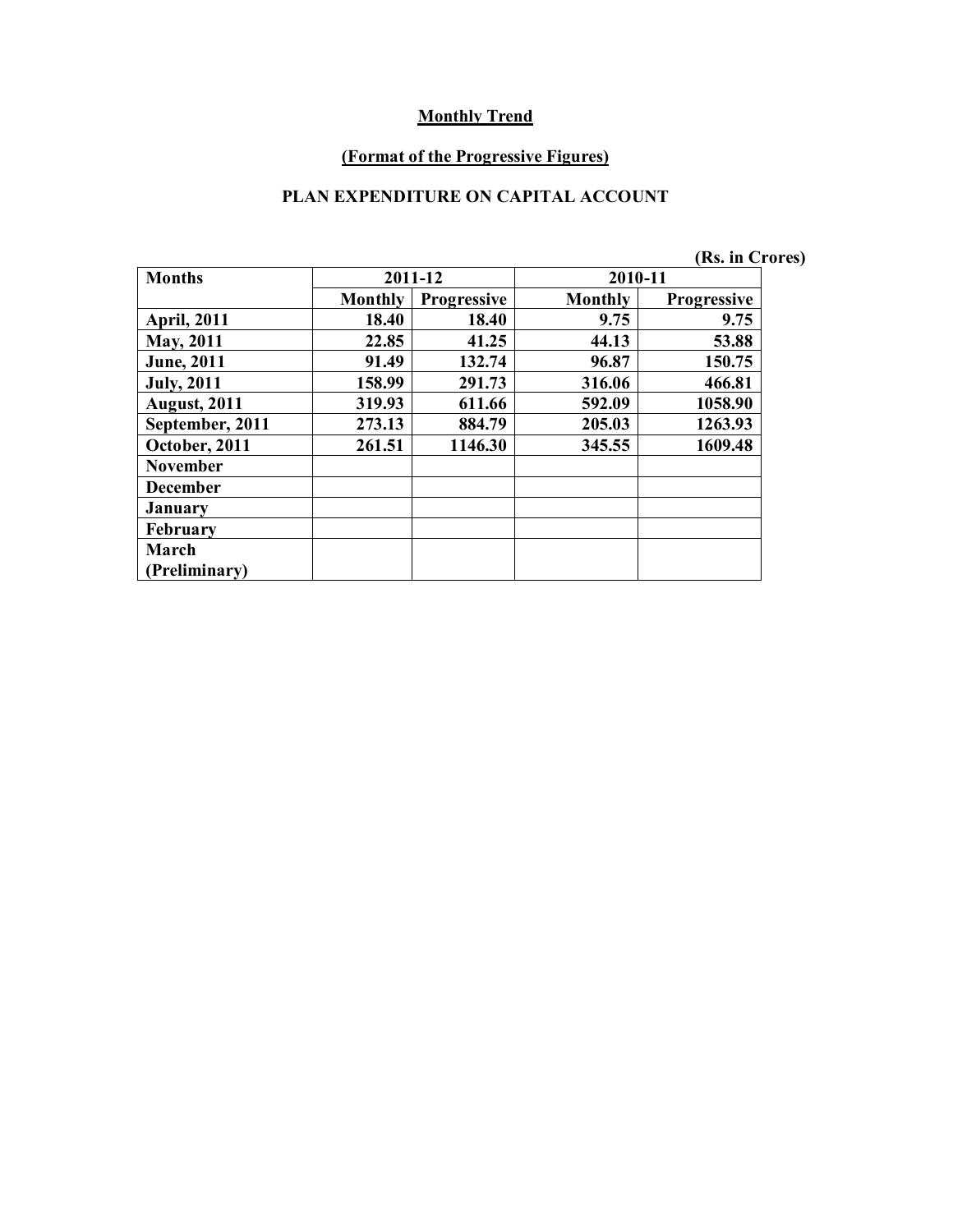#### **(Format of the Progressive Figures)**

#### **TOTAL EXPENDITURE ON REVENUE ACCOUNT**

|                     |                |                    |         | (Rs. in Crores)    |  |
|---------------------|----------------|--------------------|---------|--------------------|--|
| <b>Months</b>       |                | 2011-12            | 2010-11 |                    |  |
|                     | <b>Monthly</b> | <b>Progressive</b> | Monthly | <b>Progressive</b> |  |
| <b>April, 2011</b>  | 1164.72        | 1164.72            | 625.90  | 625.90             |  |
| May, 2011           | 1163.03        | 2327.75            | 1063.74 | 1689.64            |  |
| <b>June</b> , 2011  | 1431.49        | 3759.24            | 894.11  | 2583.75            |  |
| <b>July, 2011</b>   | 1569.62        | 5328.86            | 1046.44 | 3630.19            |  |
| <b>August, 2011</b> | 2203.07        | 7531.93            | 1041.36 | 4671.55            |  |
| September, 2011     | 708.91         | 8240.84            | 2528.35 | 7199.90            |  |
| October, 2011       | 1586.78        | 9827.62            | 1078.88 | 8278.78            |  |
| <b>November</b>     |                |                    |         |                    |  |
| <b>December</b>     |                |                    |         |                    |  |
| <b>January</b>      |                |                    |         |                    |  |
| <b>February</b>     |                |                    |         |                    |  |
| March               |                |                    |         |                    |  |
| (Preliminary)       |                |                    |         |                    |  |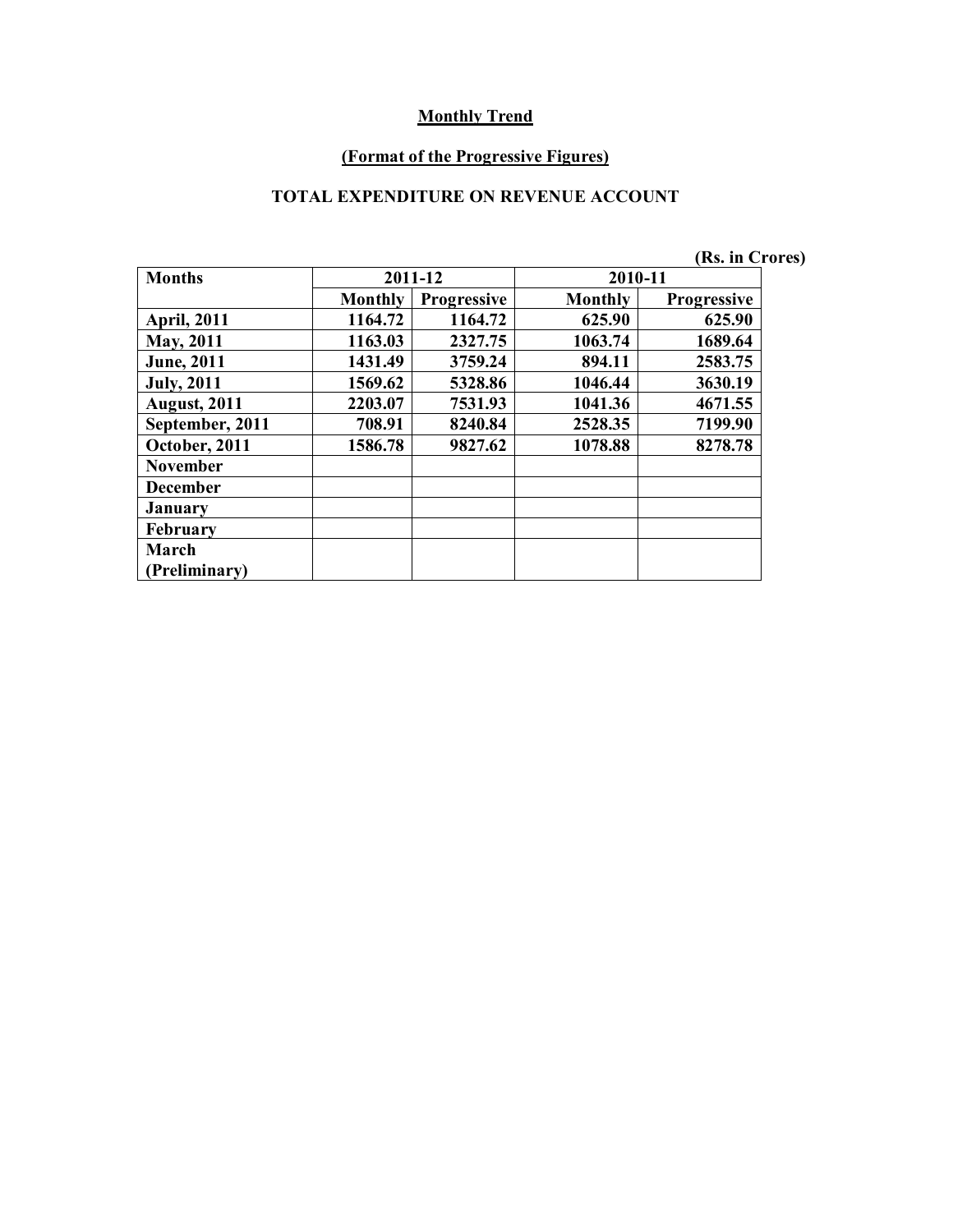#### **(Format of the Progressive Figures)**

## **TOTAL EXPENDITURE ON CAPITAL ACCOUNT**

|                     |            |                    |            | (Rs. in Crores)    |  |
|---------------------|------------|--------------------|------------|--------------------|--|
| <b>Months</b>       |            | 2011-12            | 2010-11    |                    |  |
|                     | Monthly    | <b>Progressive</b> | Monthly    | <b>Progressive</b> |  |
| <b>April, 2011</b>  | $(-) 1.22$ | $(-) 1.22$         | $(-)$ 3.74 | $(-)$ 3.74         |  |
| <b>May, 2011</b>    | 61.39      | 60.17              | 60.48      | 56.74              |  |
| <b>June</b> , 2011  | 161.86     | 222.03             | 98.97      | 155.71             |  |
| <b>July</b> , 2011  | 163.21     | 385.24             | 394.00     | 549.71             |  |
| <b>August, 2011</b> | 332.05     | 717.29             | 771.16     | 1320.87            |  |
| September, 2011     | 276.46     | 993.75             | 214.20     | 1535.07            |  |
| October, 2011       | 256.74     | 1250.49            | 383.21     | 1918.28            |  |
| <b>November</b>     |            |                    |            |                    |  |
| <b>December</b>     |            |                    |            |                    |  |
| <b>January</b>      |            |                    |            |                    |  |
| <b>February</b>     |            |                    |            |                    |  |
| March               |            |                    |            |                    |  |
| (Preliminary)       |            |                    |            |                    |  |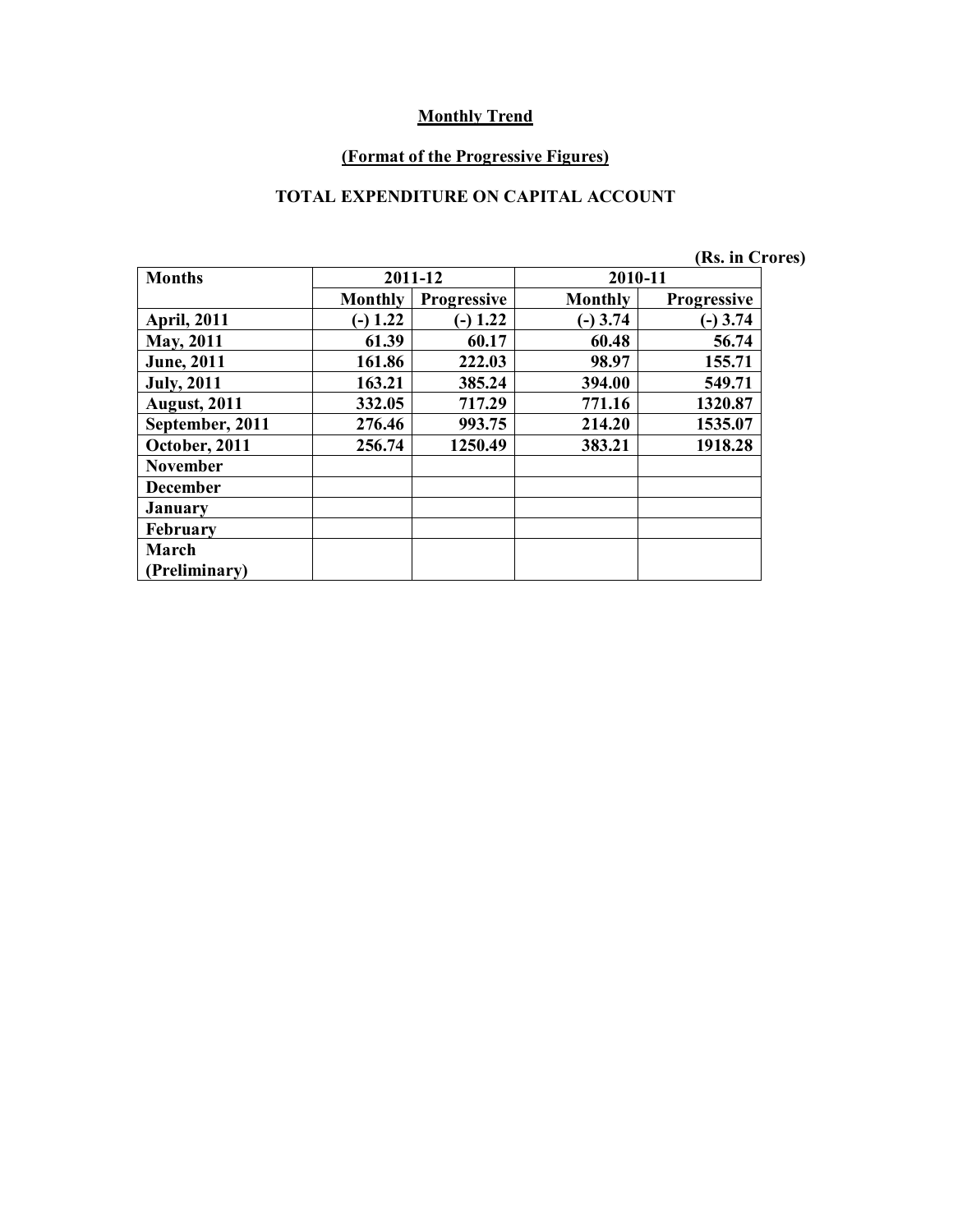## **(Format of the Progressive Figures)**

#### **LOANS & ADVANCES DISBURSED**

|  | (Rs. in Crores) |
|--|-----------------|
|--|-----------------|

| <b>Months</b>       | 2011-12        |                    | 2010-11 |                    |  |
|---------------------|----------------|--------------------|---------|--------------------|--|
|                     | <b>Monthly</b> | <b>Progressive</b> | Monthly | <b>Progressive</b> |  |
| <b>April, 2011</b>  |                |                    | -       |                    |  |
| May, 2011           | 0.05           | 0.05               | -       |                    |  |
| <b>June</b> , 2011  | 9.25           | 9.30               | 0.94    | 0.94               |  |
| <b>July, 2011</b>   | 5.56           | 14.86              | 1.24    | 2.18               |  |
| <b>August, 2011</b> | 3.38           | 18.24              | 0.10    | 2.28               |  |
| September, 2011     | 12.98          | 31.22              | 9.48    | 11.76              |  |
| October, 2011       | 9.82           | 41.04              | 8.20    | 19.96              |  |
| <b>November</b>     |                |                    |         |                    |  |
| <b>December</b>     |                |                    |         |                    |  |
| <b>January</b>      |                |                    |         |                    |  |
| February            |                |                    |         |                    |  |
| March               |                |                    |         |                    |  |
| (Preliminary)       |                |                    |         |                    |  |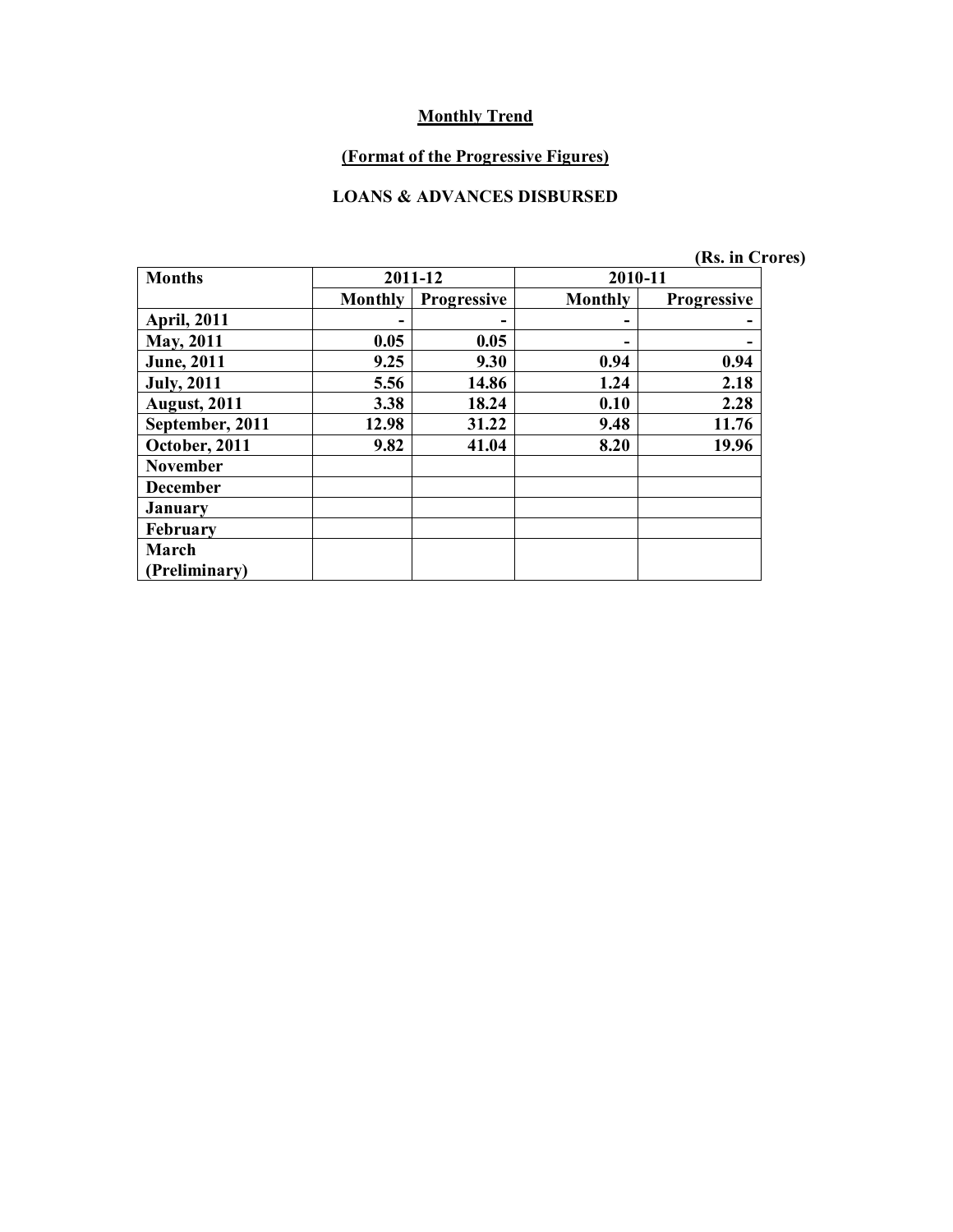# **(Format of the Progressive Figures)**

## **REVENUE SURPLUS DEFICIT**

|  | (Rs. in Crores) |  |
|--|-----------------|--|
|  |                 |  |

| <b>Months</b>       | 2011-12         |                    | 2010-11        |                    |
|---------------------|-----------------|--------------------|----------------|--------------------|
|                     | <b>Monthly</b>  | <b>Progressive</b> | <b>Monthly</b> | <b>Progressive</b> |
| <b>April, 2011</b>  | $(-)$ 588.78    | $(-)$ 588.78       | $(-)$ 476.71   | $-$ ) 476.71       |
| May, 2011           | $-$ 822.98      | $(-)$ 1411.76      | $-)888.77$     | $-$ ) 1365.48      |
| <b>June</b> , 2011  | $(-)$ 1182.50   | $(-)$ 2594.26      | $(-) 771.44$   | 2136.92            |
| <b>July, 2011</b>   | $-$ ) 901.31    | $-$ ) 3495.57      | $(-)$ 941.26   | $-$ ) 3078.18      |
| <b>August, 2011</b> | 1852.20<br>(۔ ا | $-$ 5347.77        | $-$ ) 563.59   | $-$ ) 3641.77      |
| September, 2011     | $(-)$ 964.60    | $(-)$ 4383.17      | $(+)$ 2441.17  | $-$ ) 1200.60      |
| October, 2011       | $(+)$ 5857.24   | $(+)$ 1474.07      | $-)887.14$     | $-$ ) 2087.74      |
| <b>November</b>     |                 |                    |                |                    |
| <b>December</b>     |                 |                    |                |                    |
| <b>January</b>      |                 |                    |                |                    |
| <b>February</b>     |                 |                    |                |                    |
| March               |                 |                    |                |                    |
| (Preliminary)       |                 |                    |                |                    |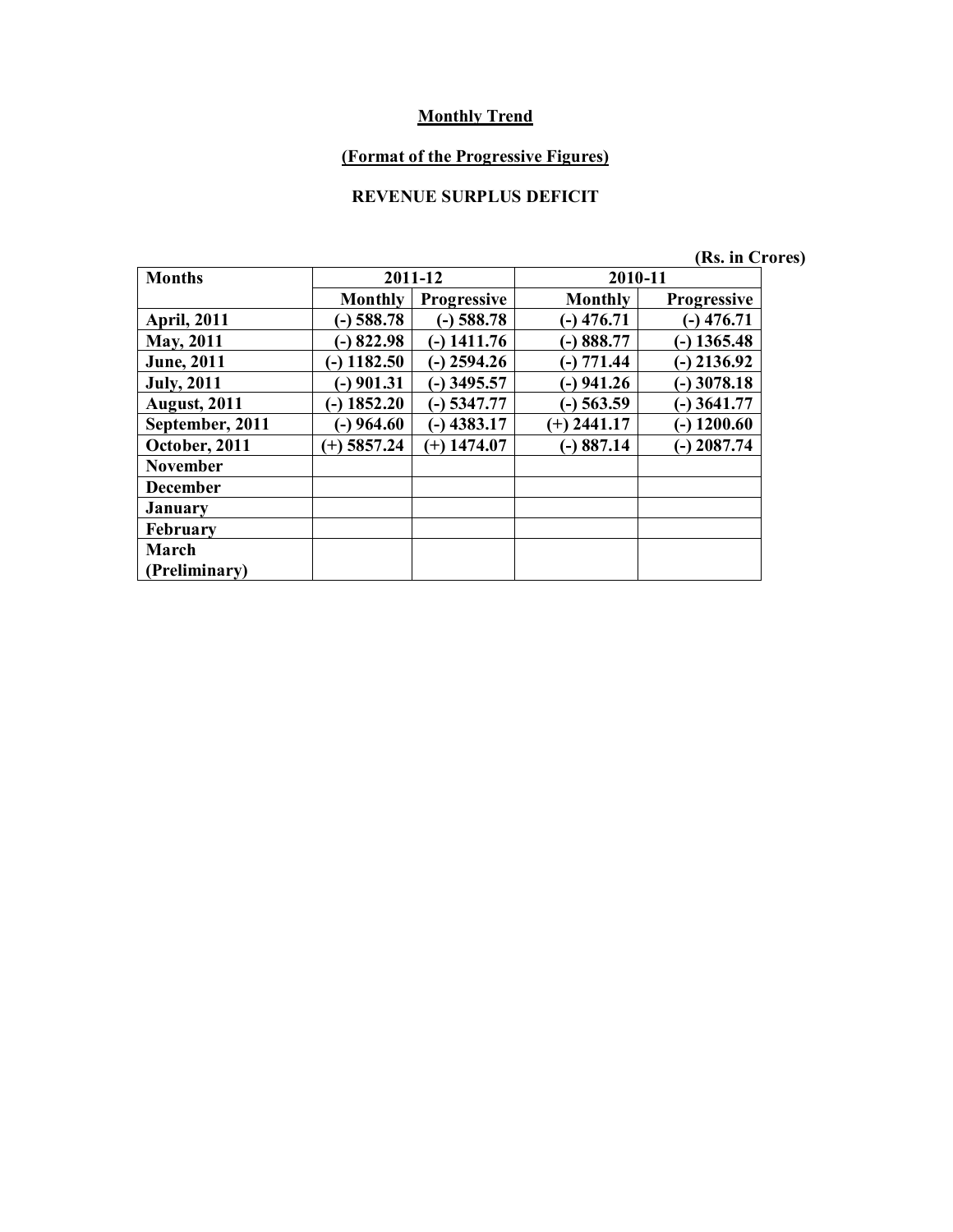#### **(Format of the Progressive Figures)**

## **FISCAL SURPLUS DEFICIT**

| <b>Months</b>       | 2011-12        |                    | 2010-11        |                    |  |
|---------------------|----------------|--------------------|----------------|--------------------|--|
|                     | <b>Monthly</b> | <b>Progressive</b> | <b>Monthly</b> | <b>Progressive</b> |  |
| <b>April, 2011</b>  | 587.43         | 587.43             | 472.89         | 472.89             |  |
| May, 2011           | 884.33         | 1471.76            | 949.12         | 1422.01            |  |
| <b>June</b> , 2011  | 1353.51        | 2825.27            | 871.26         | 2293.27            |  |
| <b>July</b> , 2011  | 1069.94        | 3895.21            | 1336.41        | 3629.68            |  |
| <b>August, 2011</b> | 2187.46        | 6082.67            | 1334.75        | 4964.43            |  |
| September, 2011     | $(-) 842.15$   | 5240.52            | $(-)$ 2217.60  | 2746.83            |  |
| October, 2011       | $-$ ) 5590.91  | $-$ ) 350.39       | 1278.45        | 4025.28            |  |
| <b>November</b>     |                |                    |                |                    |  |
| <b>December</b>     |                |                    |                |                    |  |
| <b>January</b>      |                |                    |                |                    |  |
| <b>February</b>     |                |                    |                |                    |  |
| March               |                |                    |                |                    |  |
| (Preliminary)       |                |                    |                |                    |  |